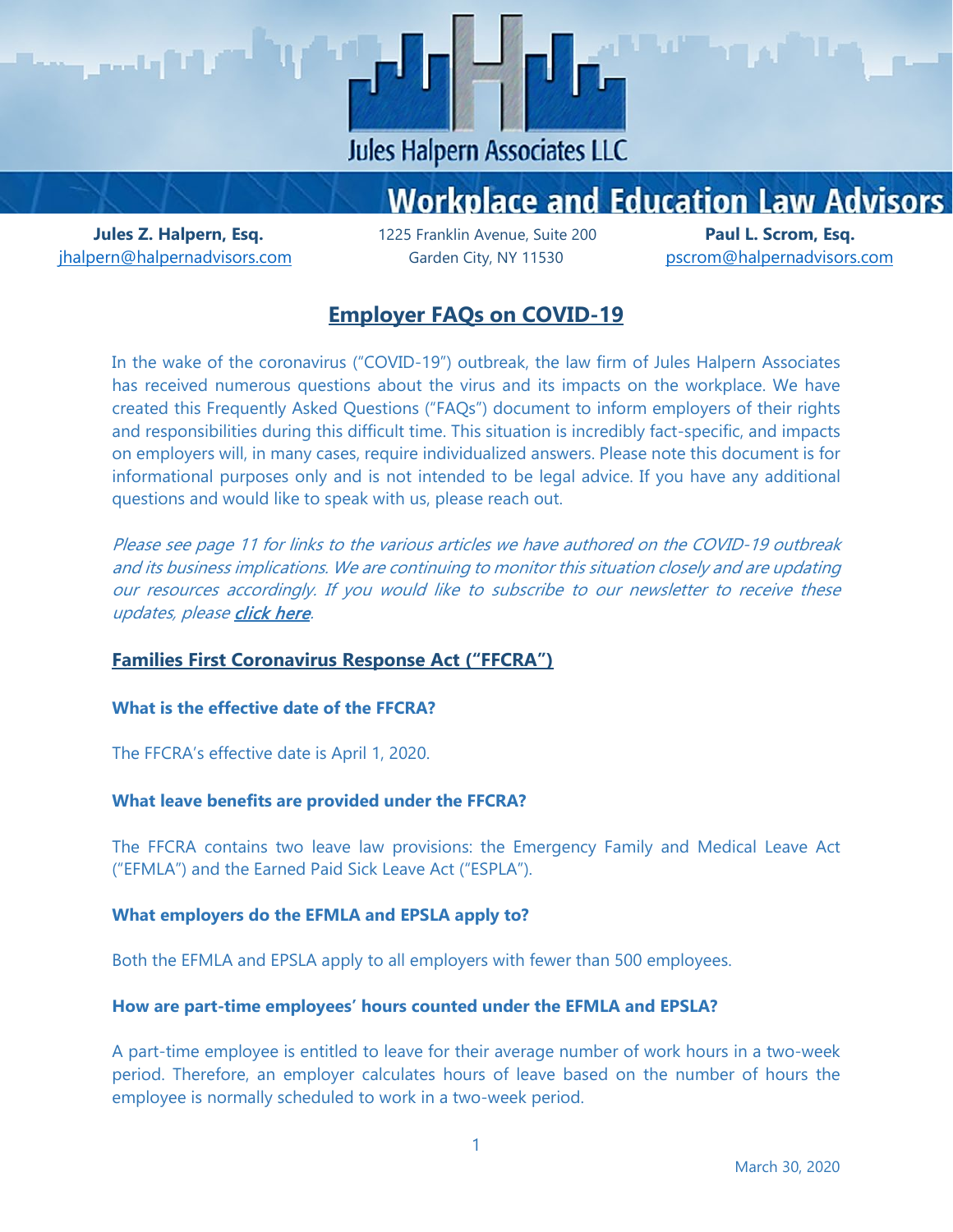

If the normal hours scheduled are unknown, or if the part-time employee's schedule varies, an employer may use a six-month average to calculate the average daily hours. A part-time employee may take paid sick leave for this number of hours per day for up to a two-week period, and may take EFMLA leave for the same number of hours per day up to ten weeks after that.

#### **Do employers have to pay employees for overtime hours under the FFCRA?**

Yes. Under the EFMLA, employers must pay an employee for hours the employee would have normally been scheduled to work, even if that amount is more than 40 hours in a week.

Under the EPSLA, employees are entitled to 80 hours of paid sick leave over a two-week period. For example, an employee who is scheduled to work 50 hours a week may take 50 hours of paid sick leave in the first week and 30 hours of paid sick leave in the second week. However, the total number of hours paid under the EPSLA is capped at 80.

# **If an employer reduces an employee's schedule work hours, is the employee entitled to leave under the FFCRA for the hours they are no longer scheduled to work?**

No. If an employer reduces an employee's work hours because it does not have work for the employee to perform, the employee may not use EFMLA or paid sick leave for the hours they are no longer scheduled to work.

## **If an employer furloughs an employee on or after April 1, 2020, is that employee entitled to leave under the EFMLA or EPSLA?**

No. If an employer furloughs its employees because it does not have enough work or business, the employees are not entitled to then take EFMLA leave or paid sick leave. However, employees may be eligible for unemployment insurance benefits.

## **What documents can employers require an employee to submit to get EFMLA leave or paid sick leave?**

Employees must provide documentation in support of their paid sick leave as specified in applicable IRS forms, instructions, and information.

If an employee is taking EFMLA leave, an employer may also require an employee to provide a notice of closure or unavailability from the employee's child's school, place of care, or child care provider, due to COVID-19 related issues. This includes a notice that may have been posted on a government, school, or day care website, or emailed to you from an employee or official of the school, place of care, or child care provider.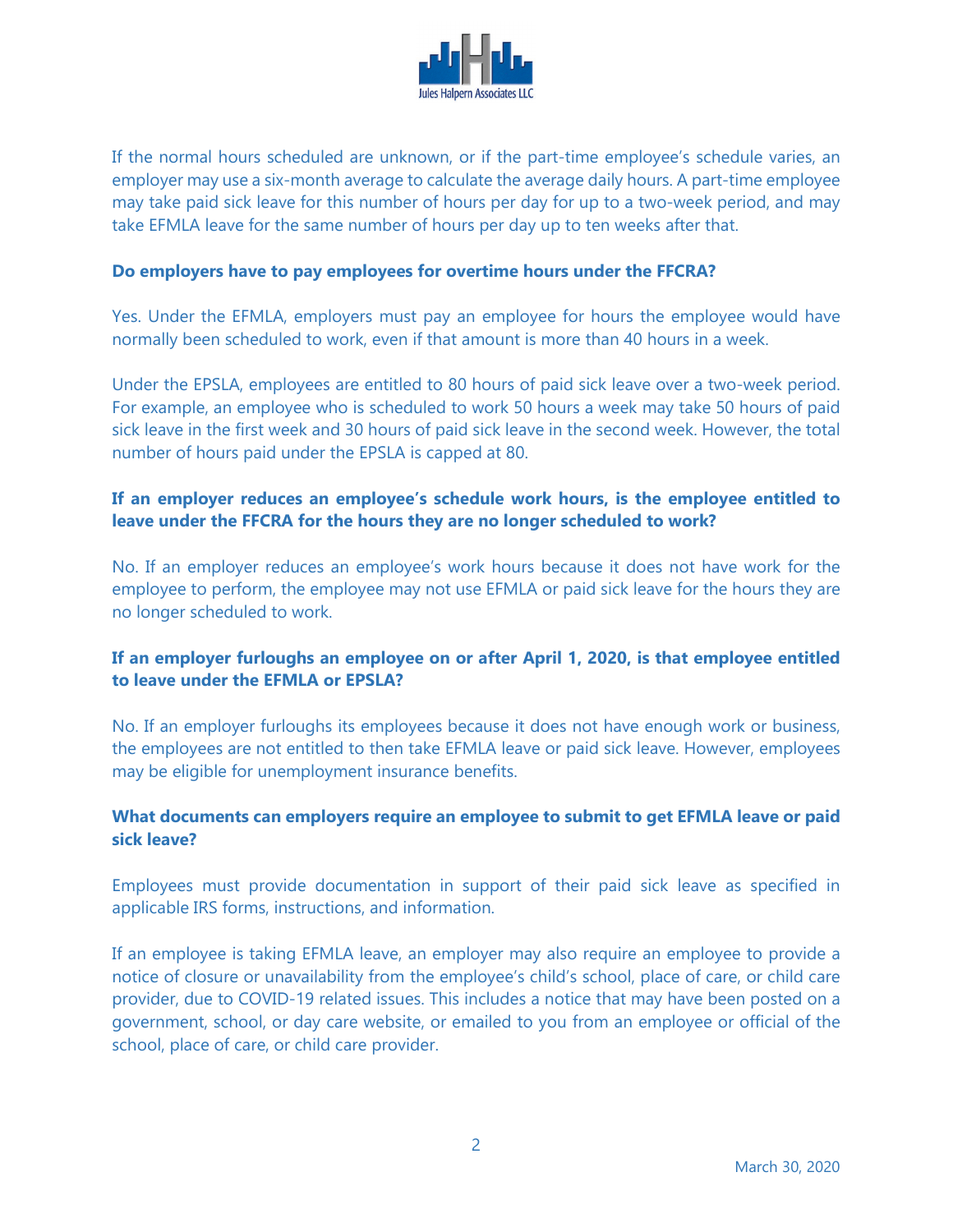

# **EFMLA**

## **What are employees entitled to under the EFMLA?**

The EFMLA allows employees to take up to 12 weeks of job-protected leave. The first 10 days of this EFMLA leave may be unpaid. An employee may choose to use accrued paid time off, but an employer cannot require an employee to do so. After the first 10 days, employers must pay the EFMLA leave at no less than two-thirds of the employee's regular rate of pay for the number of hours the employee would normally be scheduled to work. The EFMLA limits each employee to a maximum of \$200 per day and a \$10,000 total.

## **What employees are eligible to take leave under the EFMLA?**

To be eligible, the employee must have been on the employer's payroll for 30 days before taking leave. Employees may use EFMLA leave to care for a child (under the age of 18) of an employee if the child's school or place of care has been closed, or the childcare provider is unavailable, due to a coronavirus.

## **What if an employer cannot afford to provide EFMLA?**

The U.S. Secretary of Labor can exempt small businesses with fewer than 50 employees if the requirements under the law would jeopardize a business' ability to maintain operations.

## **What if an employee's job no longer exists after their EFMLA leave?**

As mentioned above, this leave is job-protected, which means an employer is required to return an employee who takes EFMLA to the same or equivalent position once the employee returns to work. This requirement could be waived for employers with less than 25 employees if the employee's position does not exist after taking EFMLA leave due to an economic downturn or other conditions that affect employment caused by COVID-19 during the employee's period of leave.

# **EPSLA**

## **What are employees entitled to under the EPSLA?**

Eligible employees are entitled to up to 80 hours of paid sick leave under the EPSLA. Paid sick leave wages are capped at \$511 per employee per day up to a total of \$5,110 for reasons 1-3 set forth below (the employee is subject to a quarantine or isolation order, is advised by a health care provider to self-quarantine, or is experiencing symptoms of COVID-19).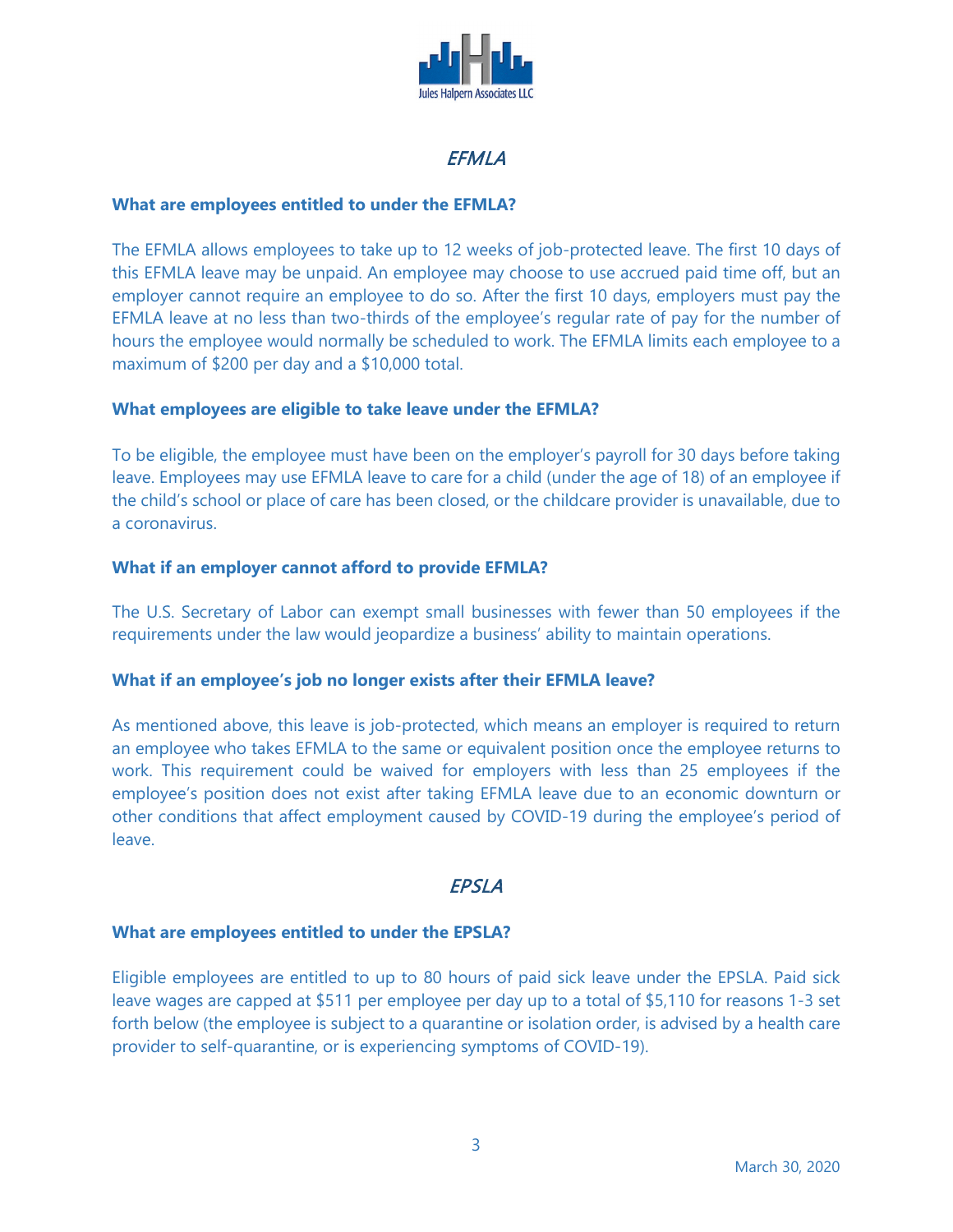

If an employee needs to take sick time for reasons 4-6, the employee's sick time is paid at a rate of two-thirds their regular rate, with a cap of \$200 per day and \$2,000 total.

## **What employees are eligible to take paid sick leave under the EPSLA?**

An employee is eligible to take sick leave under the EPSLA because the employee is:

- 1. subject to a federal, state or local quarantine or isolation order related to COVID-19;
- 2. advised by a health care provider to self-quarantine due to COVID-19 concerns;
- 3. experiencing COVID-19 symptoms and seeking medical diagnosis;
- 4. caring for an individual subject to a federal, state or local quarantine or isolation order or advised by a health care provider to self-quarantine due to COVID-19 concerns;
- 5. caring for the employee's child if the child's school or place of care is closed or the child's care provider is unavailable due to public health emergency; or
- 6. experiencing any other substantially similar condition specified by the Secretary of Health and Human Services.

## **Do employees have to be taking care of a family member to be eligible for paid sick leave?**

No, employees can receive paid sick leave if they are caring for anybody under a quarantine or isolation order, it is not limited to only family members.

# **Coronavirus Aid, Relief, and Economic Security ("CARES") Act**

## **What is the Payment Protection Program ("PPP")?**

The PPP is a program designed to help small businesses financially through this crisis. The PPP provides eight weeks of cash-flow assistance through federally guaranteed loans to small employers who maintain their payroll during this period.

If the employer maintains its payroll, then the portion of the loan used for covered payroll costs, interest on mortgage obligations, rent, and utilities would be forgiven. This requirement is retroactive to February 15, 2020 in an effort to help bring back workers who may have already been laid off back onto an employer's payroll.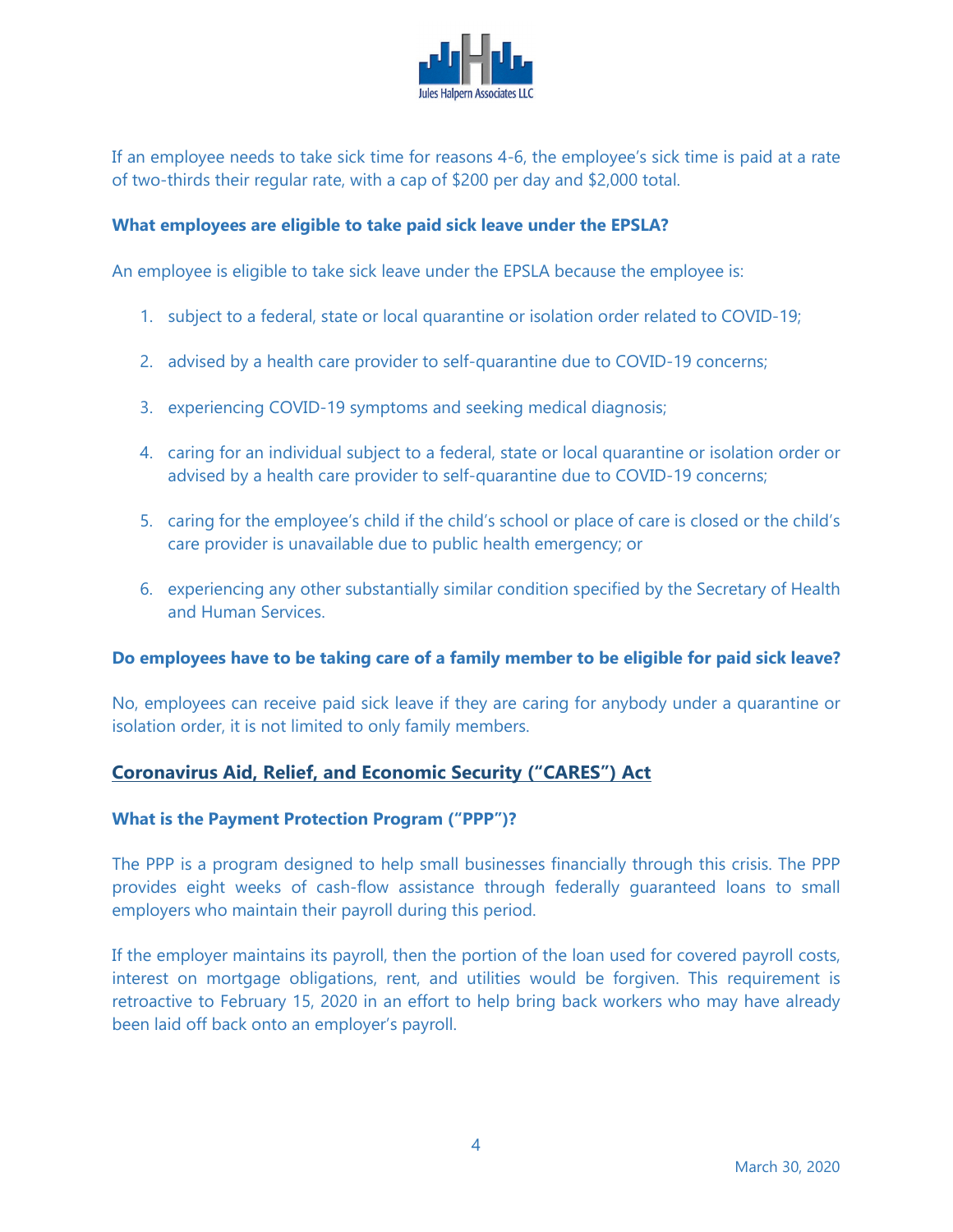

## **What businesses are eligible for small business loans under the PPP?**

Employers with 500 employees or fewer, as well as businesses that meet the current Small Business Administration ("SBA") size standards are eligible. Additionally, self-employed individuals, gig economy workers, and certain nonprofits with fewer than 500 employees would be eligible.

#### **How much money can a business receive under the PPP?**

The size of the loans available to businesses would equal 250% of an employer's average monthly payroll, up to a maximum loan amount of \$10 million.

#### **What are "covered payroll costs" under the PPP?**

Covered payroll costs include salary, wages, and payment of cash tips (up to an annual rate of pay of \$100,000).

#### **Where can an employer get a qualified loan?**

Loans are immediately available through more than 800 existing SBA-certified lenders, including banks, credit unions, and other financial institutions.

## **What if an employer has to lay off, furlough, or reduce the salaries of employees during the term of the loan? Is the loan still forgiven?**

If an employer terminates, furloughs, or reduces the salaries of employees during the term of the loan, the loan will still be forgiven, so long as the employer rehires the employees or returns them to their normal salaries by June 30, 2020.

This issue is nuanced, so if you have any questions about loan forgiveness under the CARES Act, please contact us.

# **Workplace Safety**

#### **What workplace safety guidance should we follow?**

The Occupational Safety and Health Administration ("OSHA") published [Guidance on Preparing](https://www.osha.gov/Publications/OSHA3990.pdf)  [Workplaces for COVID-19.](https://www.osha.gov/Publications/OSHA3990.pdf) These guidelines outline the steps employers can take to protect their employees.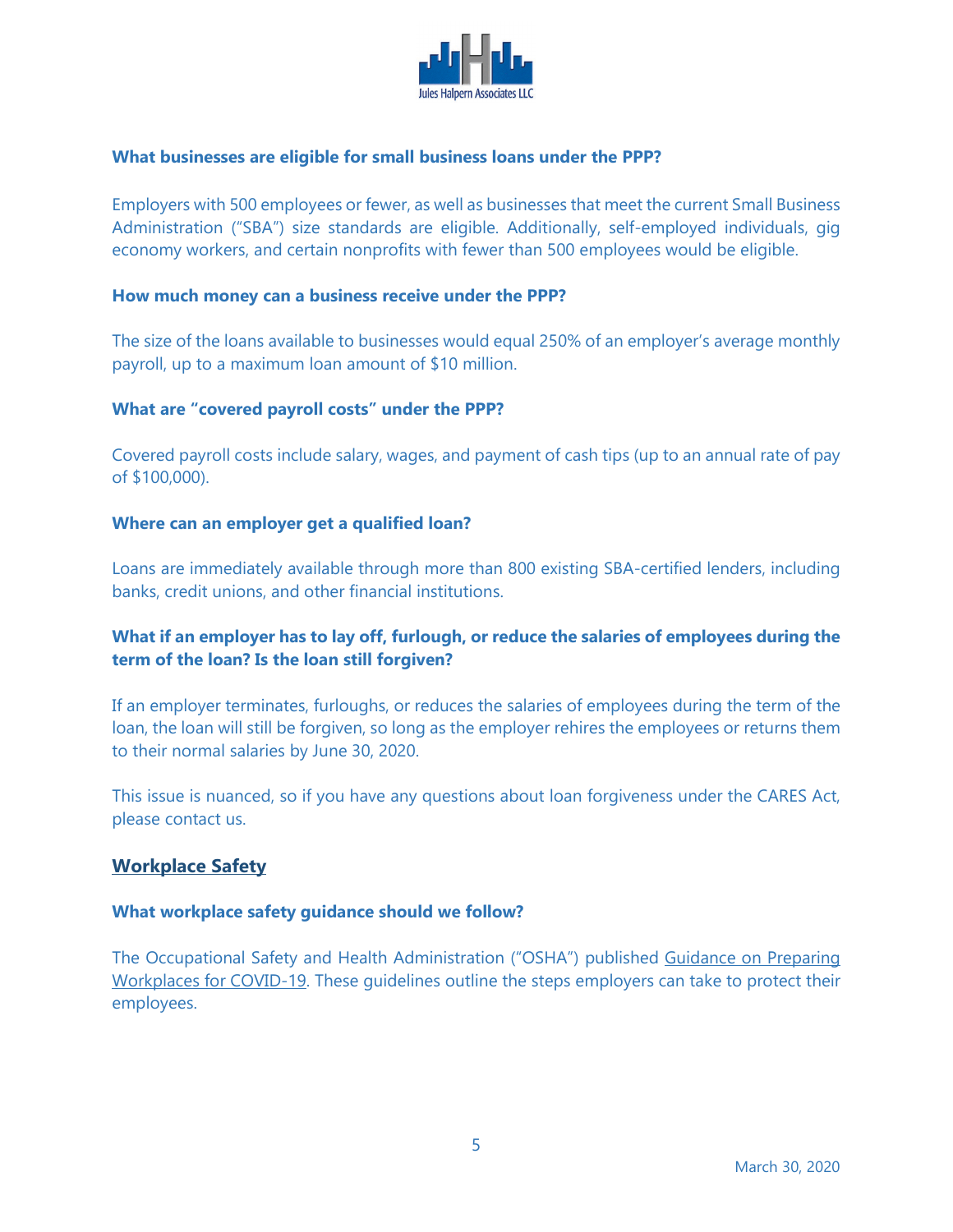

#### **Can an employer ask an employee to stay home or leave work if they appear sick?**

Yes, an employer can ask an employee to seek medical attention and get tested for COVID-19. The CDC has advised that employees who exhibit symptoms of COVID-19 should leave the workplace.

The Equal Employment Opportunity Commission ("EEOC") has previously ruled that asking workers to go home is not disability-related if the symptoms present are akin to the seasonal influenza or a pandemic virus. Therefore, an employer may require workers to go home if they show symptoms of COVID-19.

#### **What should an employer do if an employee tests positive for COVID-19?**

If an employee has tested positive and has been in the workplace, you should send home all employees who have been in close contact (three to six feet) in the previous 14 days. If possible, ask the sick employee to identify all individuals who worked closely with them in the previous 14 days.

Inform your employees that an employee has tested positive, but do not identify the infected employee, which could violate confidentiality laws.

## **An employee has self-reported that they came into contact with someone who had a presumptive positive case of COVID-19. What should we do?**

Take the same precautions as above. Treat this situation like you would a confirmed case. Inform employees that no employee has tested positive for the virus, but that you are acting in an abundance of caution.

## **Can an employer require an employee to notify the employer if they have been exposed, have symptoms, and/or have tested positive for COVID-19?**

Yes, an employer should require any employee who becomes ill at work with COVID-19 symptoms to notify their supervisor. Employees who are suffering from symptoms should stay home and not return to work until they are free of fever and other symptoms for at least 24 hours, without the use of fever-reducing or other symptom-alleviating medication

If an employee starts experiencing symptoms while outside of work, or has been exposed to someone that is exhibiting symptoms, or has tested positive for the virus, that employee should contact the organization by telephone or email and should not report to work.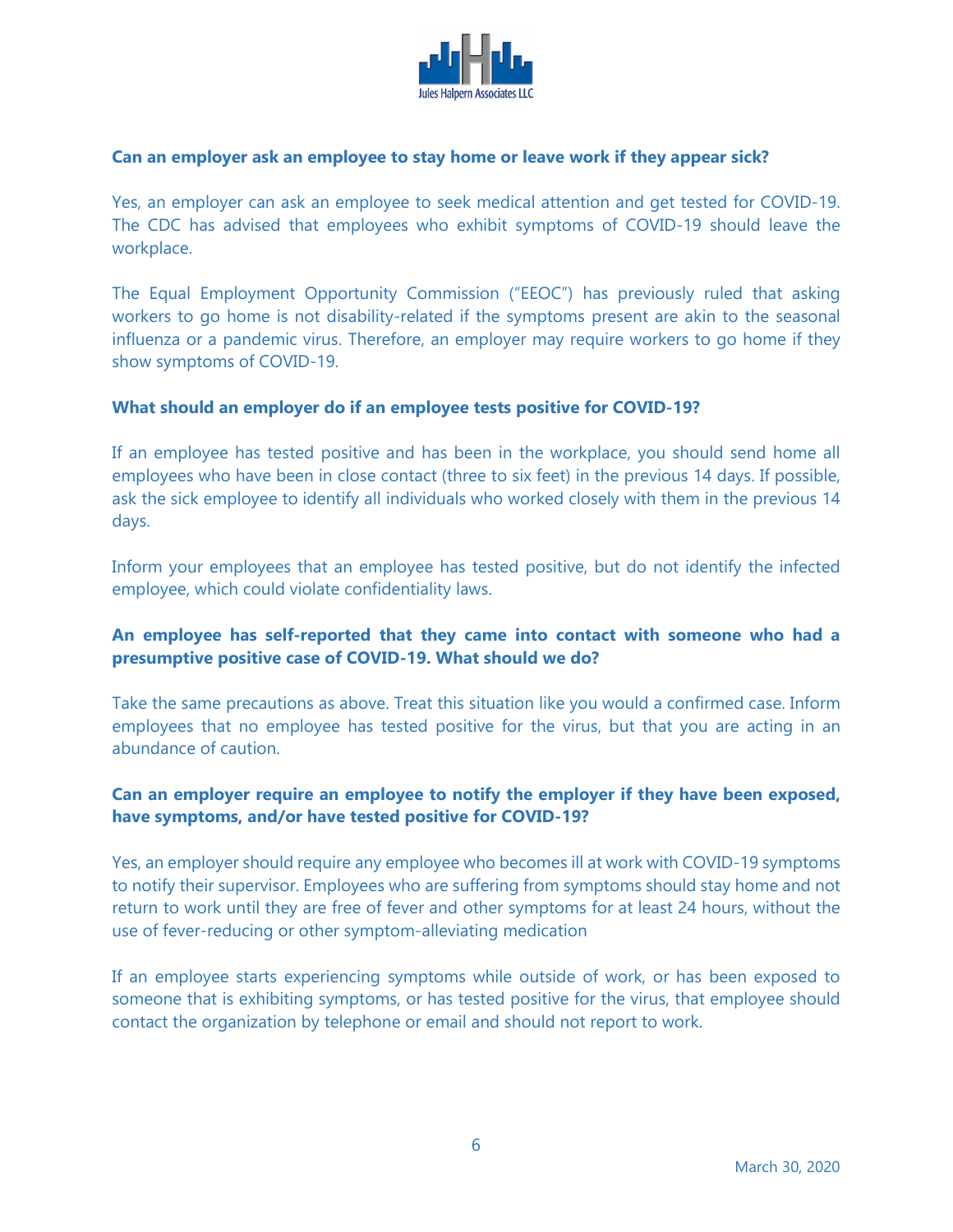

#### **How can we minimize risk of transmission?**

All employees should exercise best practices to prevent the spread of germs and illness in the workplace. When coughing or sneezing, you should cover your nose and mouth with either the bend in your elbow or a tissue. If a tissue is used, it should be discarded immediately, and you should wash your hands.

The CDC recommends washing your hands frequently with warm water and soap for at least 20 seconds or using an alcohol-based hand sanitizer that contains at least 60-95% alcohol. If your hands are visibly dirty, wash them using soap and water. We will set up hand washing and sanitation stations in the office to encourage good hand hygiene.

You should also routinely clean frequently touched surfaces such as your workstations, countertops, and cell phones. Avoid touching your eyes, nose, and mouth unnecessarily. If you develop a fever, cough, or upper-respiratory illness, you should stay home.

Employers can provide handwashing stations in the workplace to promote good hand hygiene, including tepid water and soap. Also, they can ensure that cleaning/custodial schedules are ramped up and cleaning is more thorough.

Employers should also evaluate remote work capacities and policies. Use teleconference or other remote work tools instead of meeting in person, if possible. Consider staggering employee starting and departing times, along with lunch and break periods, to minimize interactions in the workplace.

#### **Do employers need a communicable disease policy?**

While a communicable disease policy is not required by law, we highly recommend inserting this policy during this time. If you need assistance in drafting this policy, please contact us.

## **Business Travel**

#### **What travel restrictions are currently in place?**

Most employers have banned all outside travel. The State Department has issued Travel Advisories due to the coronavirus for many countries and territories. It is best to check their website for the latest travel restrictions.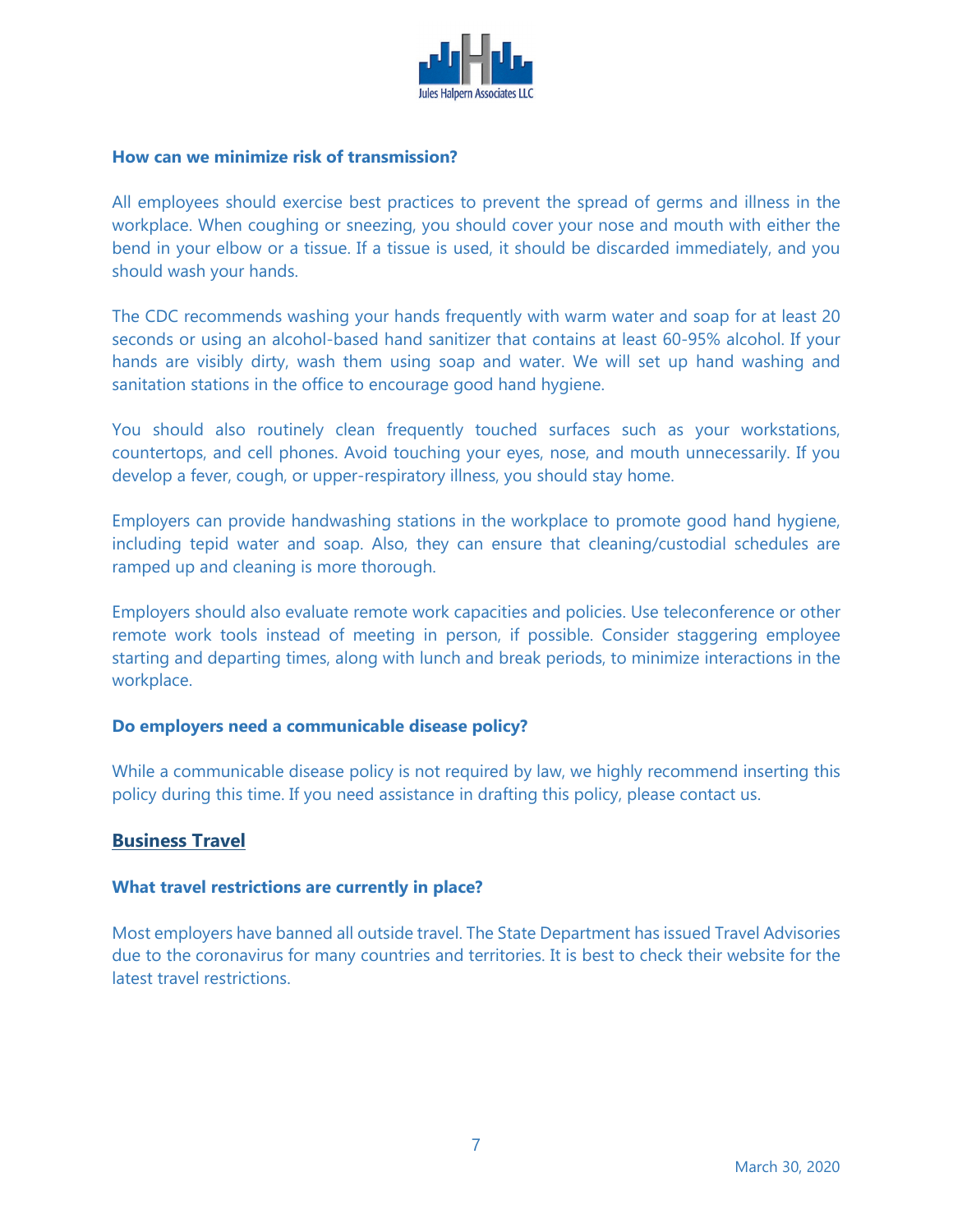

# **Remote Work**

# **With most employers who can do so, requiring their employees work from home, should employers have a remote work policy?**

We recommend that most organizations implement a remote work policy. If you need assistance drafting this policy, please contact us so we can help.

## **HIPAA Issues**

## **Does the COVID-19 coronavirus pandemic trump HIPAA privacy rules?**

No. Employers must still comply with the protections contained in the Health Insurance Portability and Accountability Act Privacy Rule during the COVID-19 outbreak.

## **Benefits Issues**

## **If employees are no longer working, are they still entitled to group health plan coverage?**

The best answer is: it depends. Employers should check with the group health plan providers to determine how long employees are covered if they are not actively working. Once that period expires, the employee's plan must be terminated, and COBRA notice must be sent.

# **What happens to group health plan coverage if employees are not working and unable to pay their share of premiums?**

Normally, group health plan coverage ends when an employee's fails to pay their share of premiums. However, several actions might be taken that could allow coverage to continue during this emergency.

First, the insurance carrier providing the health coverage may voluntarily continue the coverage while the disaster is sorted out and until an employer reopens its doors. More likely, the employer may make an arrangement with the insurance carrier providing health coverage to pay the employees' share of premiums to keep coverage in place (at least temporarily) and possibly until the employer can reopen its doors. Each situation will be different, depending upon the insurance carrier and the relationship between the employer and the insurance carrier. Therefore, each factual situation will need to be individually assessed.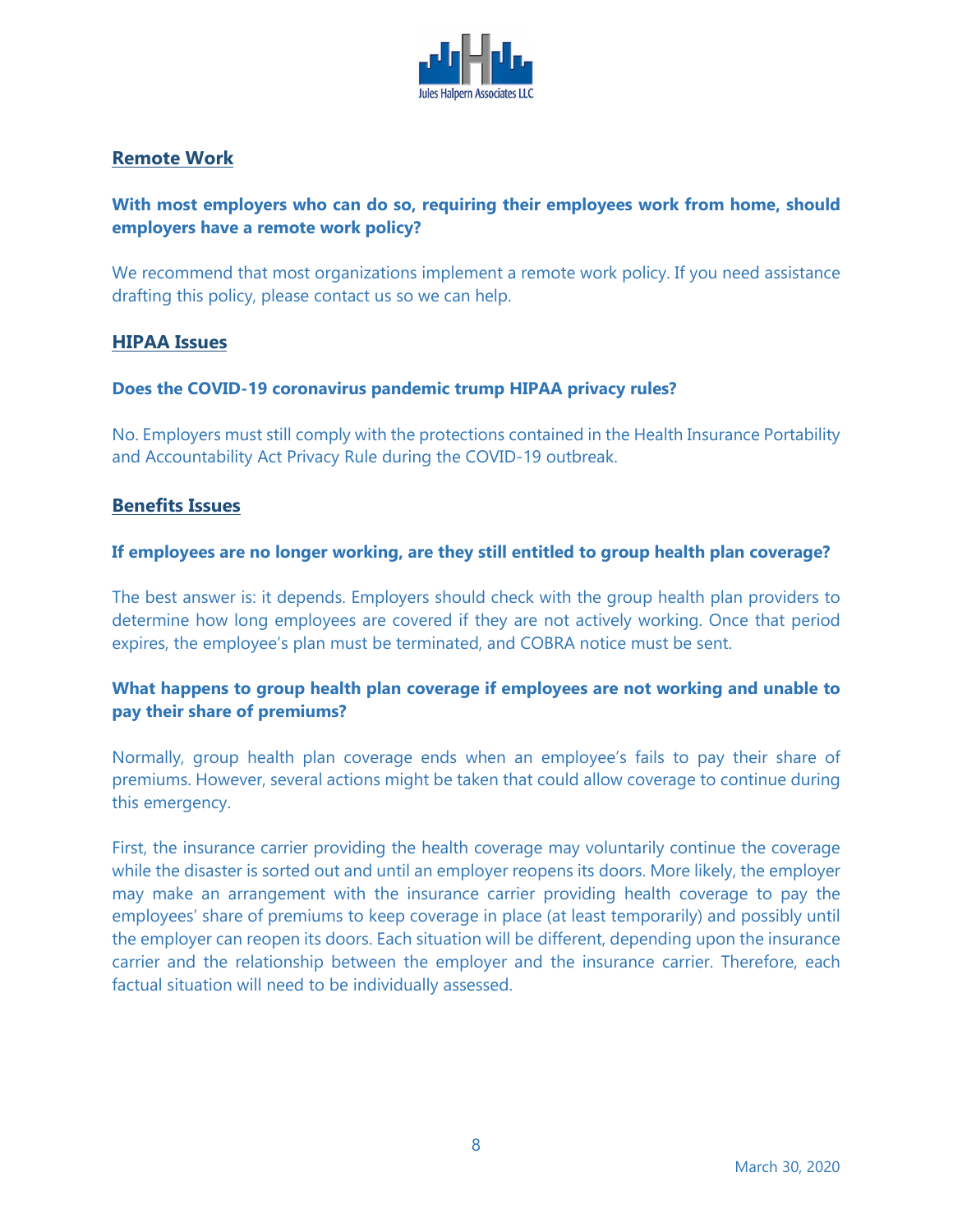

# **Wage and Hour Issues**

## **Do employees still have to be paid even though they are not working?**

Generally, under the Fair Labor Standards Act employees who are not performing any work are not required to be paid. If an employee opts to stay home and does not perform any work even though their employer is open for business, then they would not be entitled to their regular pay.

For those employees who are non-exempt and are paid on a "fluctuating workweek" basis will be entitled to their full fluctuating-workweek pay for every workweek that they do any work during. There are very limited exceptions to this, even more so than the exceptions for exempt employees. Employers will be legally required to continue to pay those employees who have an employment contract, a collective bargaining agreement, or any other document that is enforceable as a contract or under a state wage law.

Lastly, during this time of uncertainty it is important to consider the "big picture." Opting not to pay your employees who are being affected directly by this pandemic could tarnish your public image and reflect back negatively on your business as a whole.

#### **How can I track my employee's hours while they are working from home?**

As previously mentioned, it is important to implement a working from home policy during this time. Part of this policy should cover employees tracking their time, whether this be through clocking in and out on an online program or by drafting and submitting weekly time sheets.

## **Employee Leave/ADA**

#### **Are employees entitled to paid leave or other benefits?**

The federal government has enacted the FFCRA, as outlined above. In addition, certain states have enacted certain benefits and leaves of absence to cover circumstances related to the coronavirus. If you have specific questions that are not answered in this guide, please contact us.

#### **Are employees entitled to standard FMLA during this time?**

Employees who are requesting leave could potentially be covered by the Family and Medical Leave Act. Employees who are staying home to avoid getting sick and not performing work generally are not entitled to take FMLA.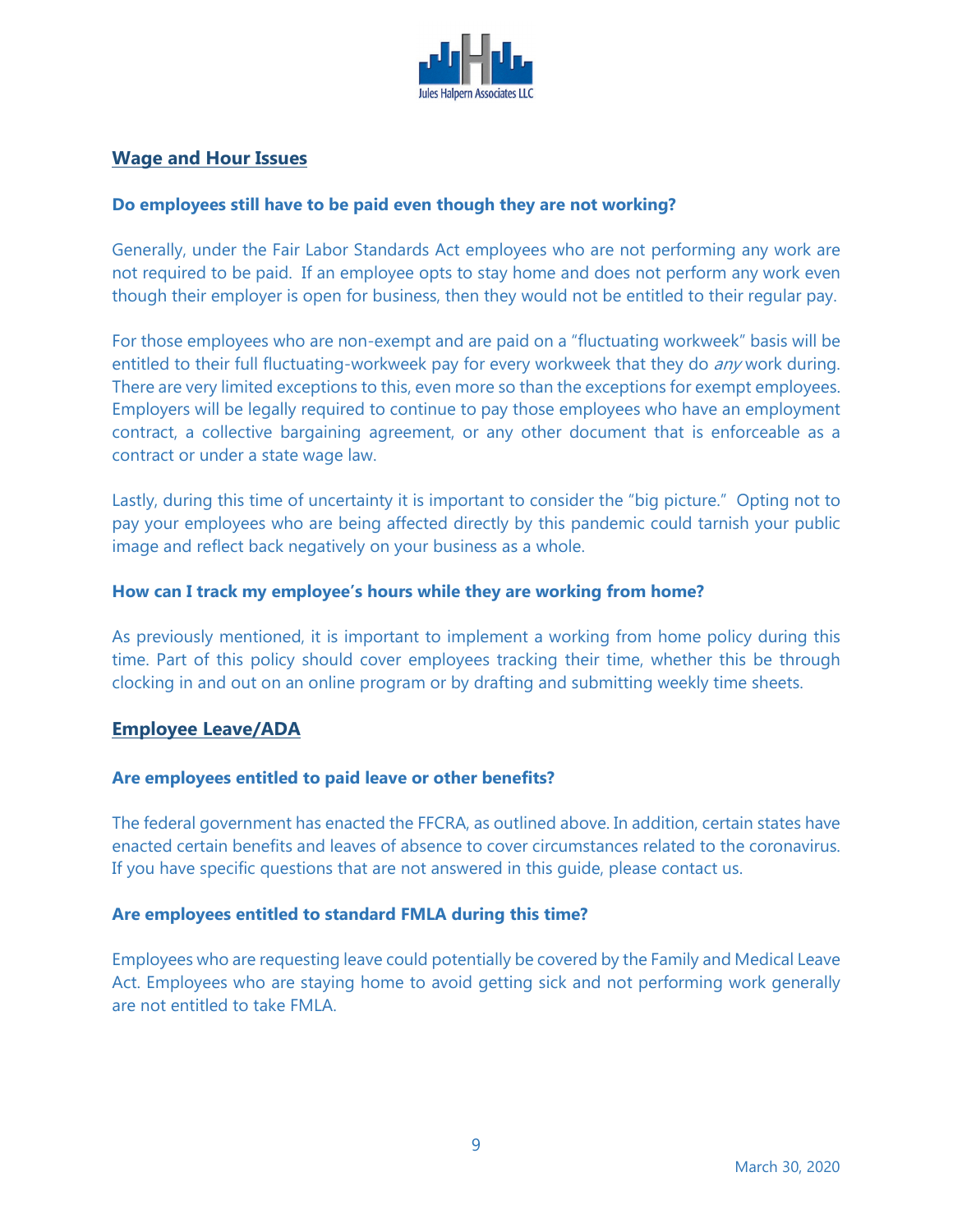

# **Can employers ask employees who call in sick if they are experiencing symptoms consistent with COVID-19?**

Yes. However, employers must maintain information about all employee illnesses as a confidential medical record in compliance with the ADA.

## **Does a positive diagnosis of COVID-19 implicate the ADA?**

In short, no. This is because in majority of cases, COVID-19 is a "transitory condition." It is possible some could argue that the ADA is implicated if the virus significantly limited a major life activity, such as an individual's ability to breathe. Furthermore, if an employer "regards" an employee diagnosed with COVID-19 as being disabled, that could trigger ADA coverage.

If the pandemic becomes "severe" or "serious" according to local, state, or federal health officials, ADA-covered employers may have to reasonably conclude that employees will face a direct threat if they contract COVID-19.

## **Discrimination/Harassment/EEO Issues**

#### **Are there any EEO concerns related to COVID-19?**

In the wake of COVID-19, there have been numerous racist attacks against individuals of Chinese or Asian descent throughout America. In the workplace, actions such as refusing to interact with colleagues or clients who are of Asian descent could lead to discrimination complaints. Employers who allow or tolerate discriminatory conduct or hostility towards Asian employees can create potential legal liability.

An employer cannot ban an employee from the workplace based on the employee's national origin. However, if an employee, regardless of their race or national origin, was recently in a country affected by the outbreak and has symptoms of the virus, then the employer may have legitimate cause to ban that employee from the workplace.

## **WARN Act/Plant Closings**

## **If we are forced to suspend operations due to COVID-19, is there an obligation to provide notice of such to employees under the federal WARN Act?**

Yes, the federal WARN Act requires covered employers (those with 100 or more full-time employees) who decide to carry out a plant closing or mass layoff in certain situations, even if it is for economic reasons, to provide 60 days' notice prior to any covered plant closing or mass layoff.